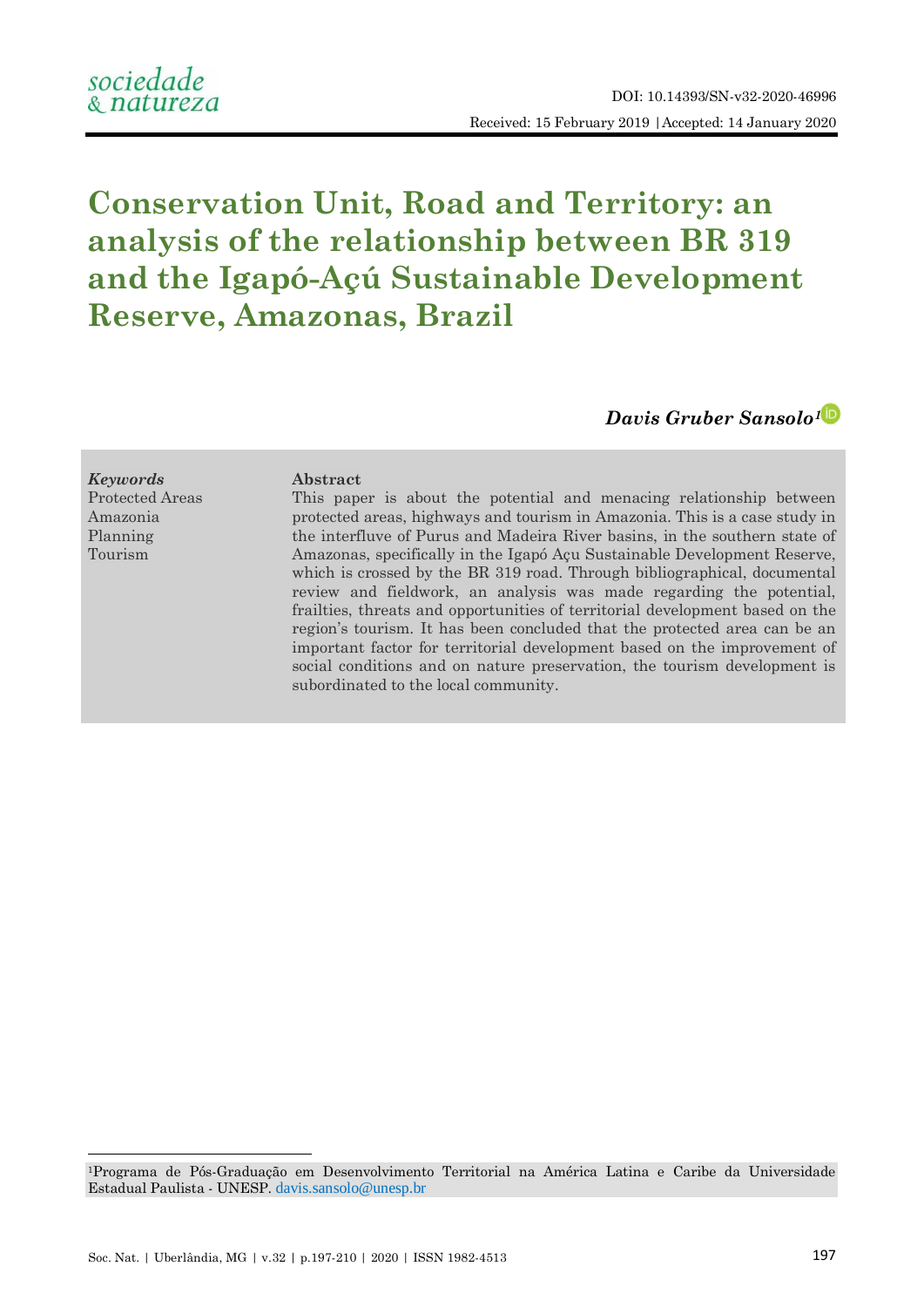## **INTRODUCTION**

In Amazonia, human mobility, goods and capital policies have favored the construction of highways crossing the forest, thus causing environmental impacts [\(FEARNSIDE;](#page-12-0)  [LAURANCE, 2002\)](#page-12-0). This article is the result of developed activities within the scope of the Purus Madeira Initiative — IPUMA, in Portuguese, for the preparation of the Management Plan for seven State Protected Areas in the region of influence of the BR 319 highway. This study started in 2010 and was updated with secondary data until 2019.

Secondary and primary information was collected to support the proposal of public use for the master plan of the Sustainable Development Reserve (RDS, in Portuguese) Igapó-Açu, one of the protected areas involved in IPUMA, thus permitting a strategic analysis as a basis for the elaboration of the above-mentioned RDS master plan.

For Matus (*apud* [HUERTAS, 1995\)](#page-12-1), the Situational Strategic Planning considers the complexity and uncertainties of social processes, recognizing problems in reality and taking into account the points of view of different social subjects.

As suggested by Matus (*apud* [HUERTAS, 1995\)](#page-12-1) regarding the identification of problems, a bibliographical and documentary review was made to evaluate the situation of the studied location, as well as the possible inter-scalar connections to define a strategy for recognizing the main subjects related to the public use in the conservation unit.

Thence a script of interviews was created in relation to public visits in the territory. As a tool of analysis, a SWOT matrix (Strengths, Weaknesses, Opportunities and Threats) was produced, already used as an analytical method in several studies on protected areas [\(BANZATO et al., 2012;](#page-12-2) [REIHANIANA et al.,](#page-13-0)  [2012;](#page-13-0) [SCOLOZZIA et al., 2014\)](#page-13-1).

# *The notion of spatial planning*

According to Saquet  $(2013, p. 8)$  $(2013, p. 8)$  "the territory" results as content, mediation and process of social relations". In other words, it produces and is produced by social and power relations. In this sense, the territory is as a point of social conflict and as a mediator of production relations.

Complementarily, Raffestin [\(1993\)](#page-13-3) indicates that nature and culture are constitutive elements of a territory, which should be understood as multidimensional, multiscale and relational: a space where social interaction, exchanges, cooperation and competition take place, as well as domination, control and power. The dominating agents are articulated to maintain a domain, while those who are dominated seek to resist and to invert this logic. Thus, the territory is an occupied, appropriated, controlled and contested space [\(RAFFESTIN, 1993;](#page-13-3) [SANTOS, 1996;](#page-13-4) [HAESBAERT, 2004;](#page-12-3) [SAQUET, 2009\)](#page-13-2).

When characterizing the spatial features resulting from the historical process of territory production, Santos [\(1986\)](#page-13-5) indicates two types of space. The "fluid spaces", where there is a techno-informational concentration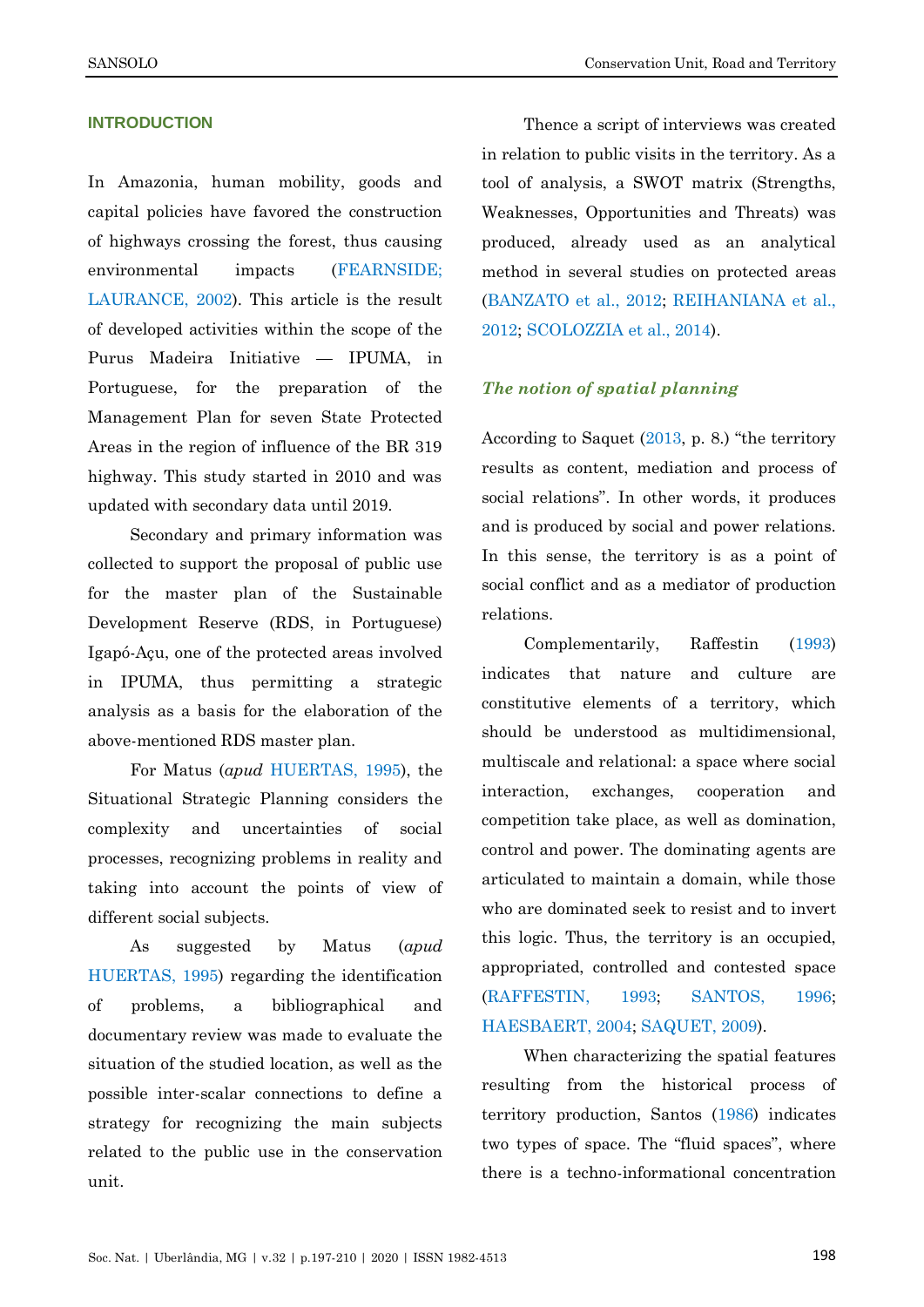which allows the fluidity of capital, and the ―rough spaces‖, in which the technoinformational structures are rarefied and there is opposition to the flow of information, capital and population, hindering capitalist expansion over the territory. Similarly, Moura and Magalhães  $(2011)$  $(2011)$  refer to "territorial impedance‖ as a resistance from the difficulties represented by environmental norms, such as the conservation units, which have the effect of restraining the urbanization of territories.

Therefore, protected areas can either resist or prevent the pressures of highways over the forest, which "open up the forest for the advancement of logging companies, small and large producers, causing deforestation of up to 50 km on each side of the highway" [\(BECKER, 2001,](#page-12-4) p. 152-153).

The national system of protected areas - Sistema Nacional de Unidades de Conservação - SNUC [\(BRASIL, 2000\)](#page-12-5) - is composed of fully protected areas and sustainable use protected areas. In the sustainable development reserves (RDS), housing is allowed only for traditional communities, and activities are permitted, such as agriculture, livestock, fishing, including tourism, in addition to extractivism.

The so-called "fishbone effect", caused by the occupation model of the agricultural frontier in Amazon, has the highways as vectors of deforestation [\(ESCADA; ALVES,](#page-12-6)  [2001;](#page-12-6) [SAITO et al.,](#page-13-7) 2011). To avoid this, the

National Environment Policy [\(BRASIL, 1981\)](#page-12-7) makes use of environmental licensing processes.

The presence of protected areas in the influence areas of the highways determines a series of procedures for environmental licensing. By way of compensation, financial resources can be allocated to either existing or new protected areas, allowing the creation of other protected areas, such as indigenous lands close to highways. One relevant case is the BR 163 highway, which connects the cities of Cuiabá and Santarém. Furtado and Monteiro [\(2006\)](#page-12-8) point to positive results in the creation of conservation units along the highway, demonstrating that deforestation has been reduced where there are protected areas.

#### *The case of BR 319 highway: to broaden the debate*

The BR 319 highway has been designed to link the cities of Porto Velho and Manaus (Map 1) during the Brazilian military dictatorship (between 1964 and 1985) to integrate and occupy the Amazon region as a geopolitical strategy [\(FEARNSIDE; GRAÇA, 2009a\)](#page-12-9). Between 1968 and 1973, the BR 319 was constructed over the interfluve of the rivers Madeira and Purus, and inaugurated in 1976 [\(FEARNSIDE; GRAÇA, 2009b\)](#page-12-10). Due to the lack of maintenance, the highway became impassable and was deactivated in 1988.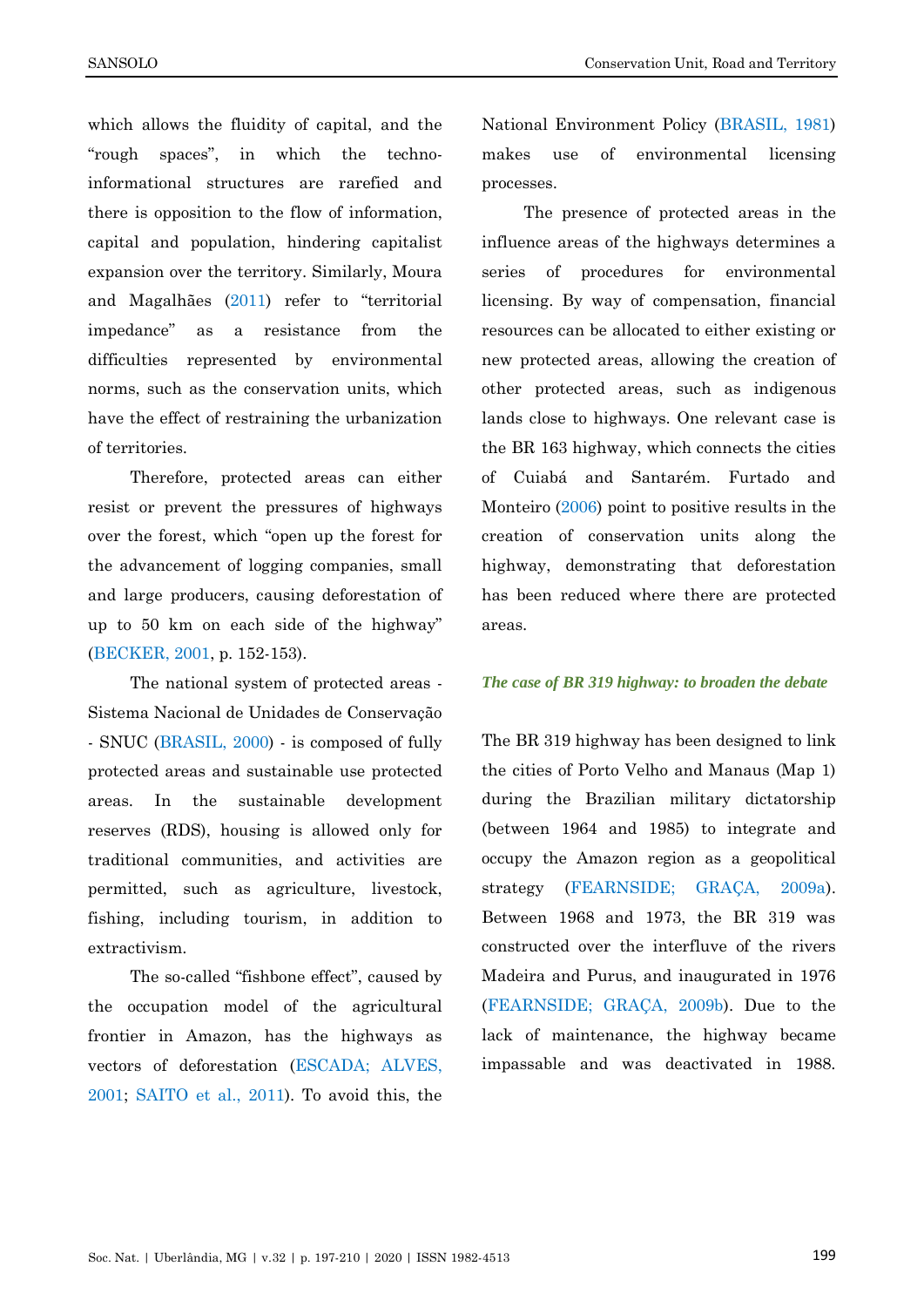

Map 1. BR 319 Location.

Source[: INPA, 2014.](#page-12-11)

Since then, the highway's rehabilitation has been the subject of speculation at various times and administrations. It was included in the "Brasil em Ação" plan, executed by the President Fernando Henrique Cardoso, in the ―Avança Brasil‖ Plan and foreseen in the ―Plurianual‖ Plan between 2004 and 2007. According to Lima [\(2007\)](#page-13-8), the Ministry of Transports initiated the rehabilitation works in 2005. However, the Ministry of Environment demanded environmental licensing, thereby blocking the continuity of the works.

Lima [\(2007\)](#page-13-8) pointed the agriculture, livestock, fish farming, transport and tourism as promising sectors of economic development in the region along BR 319. The author indicates the potential annual increase in tourism and the development of hotel enterprise in the region, especially for the forestry hotels, given that 470,992 guests stayed in the urban area of Amazonas and 227,554 in forest hotels.

Protected areas can be considered as concept of roughness as defined Santos (2006), a natural geographic forms inherited in the landscape context, since they are content objects of which value (given by society to the forest and its environmental attributes) is expressed by the exceptional institutionality [\(BRASIL, 2000\)](#page-12-5), removing protected territories from the legal land market. Potentially, they become territories of resistance to deforestation, given the pessimistic deforestation scenarios studied by Fearnside and Graça [\(2009a\)](#page-12-9). 21 protected areas were created around the highway BR 319, 10 federal and 11 state (Map 2).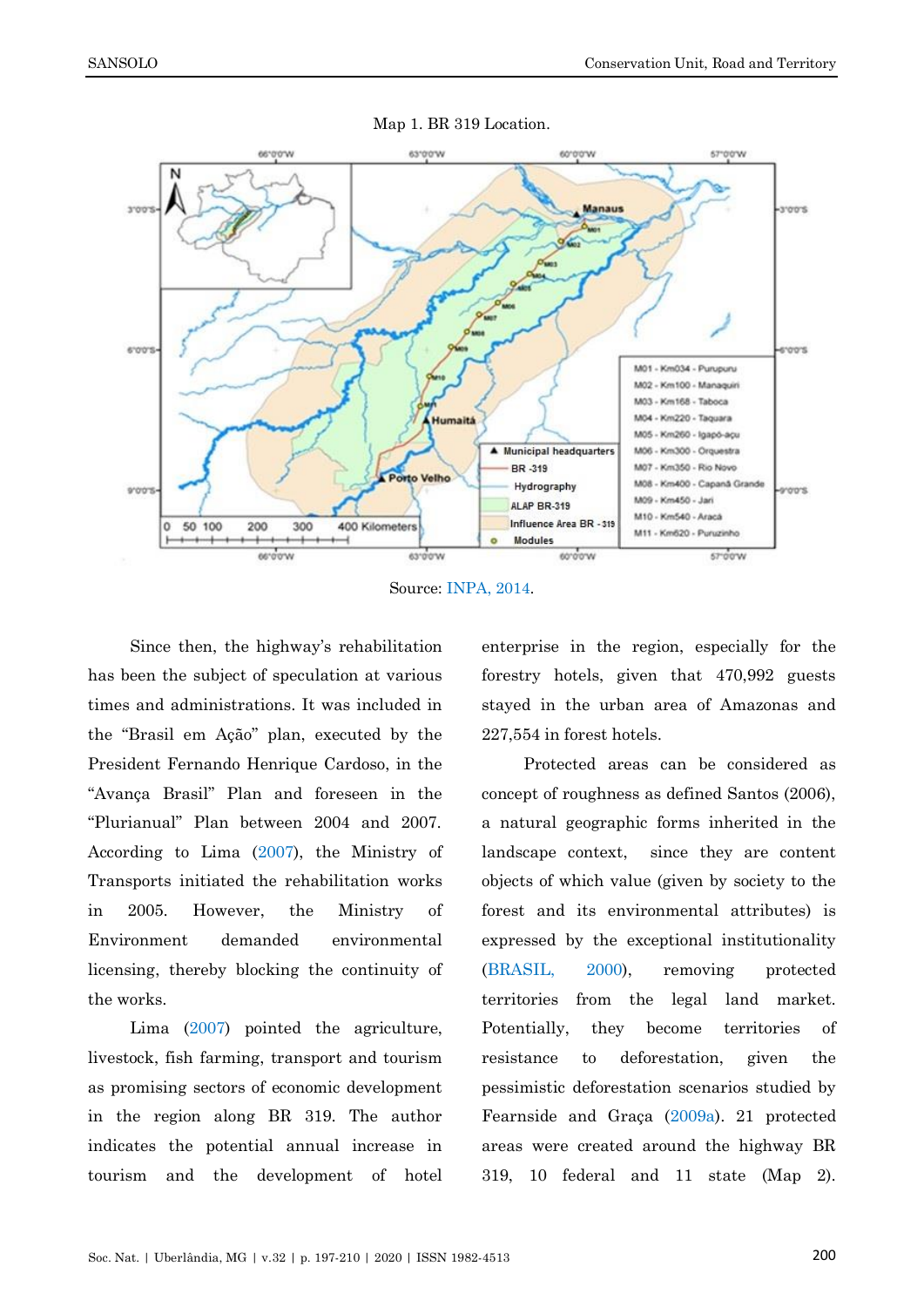

Map 2. Protected areas around BR 319

Source: https://pt.wikipedia.org/wiki/BR-319. Accessed in August 2019.

The municipality of Careiro Castanho is the only strategic support point for those who cross the BR 319 highway from Manaus. The highway is not paved and has no infrastructure to support the traveler.

#### **BR 319: PROTECTED AREAS AND TOURISM**

Tourism in the state of Amazonas increased by 14.7% between the years of 2003 and 2008. Between 2010 and 2014, the number of tourists rose from 675,713 to 1,168,612 [\(AMAZONAS 2015\)](#page-11-0). The indicators used to evaluate tourism were based on the occupation of urban accommodations, jungle hotels, as well as sport fishing and cruise ship segments.

There was an approximate increase of 2790% in sportfishing activities in Amazonas between 1992 and 2000 [\(BEGROW, 2002\)](#page-12-12). In 2010, 6,630 tourists were registered, and the number increased to 9,875 tourists in 2014 [\(AMAZONAS, 2015\)](#page-11-0). These numbers raised an expectation of 4 million dollars of financial transactions, as 95% of North American tourists showed interest in fishing sports. In recent news [\(G1, 2018\)](#page-13-9), representatives of the Ministry of Tourism stated that sportfishing mobilizes R\$50 million per year, bringing 10,000 tourists early to the state.

These data are significant, because the Madeira-Purus interfluvial region is still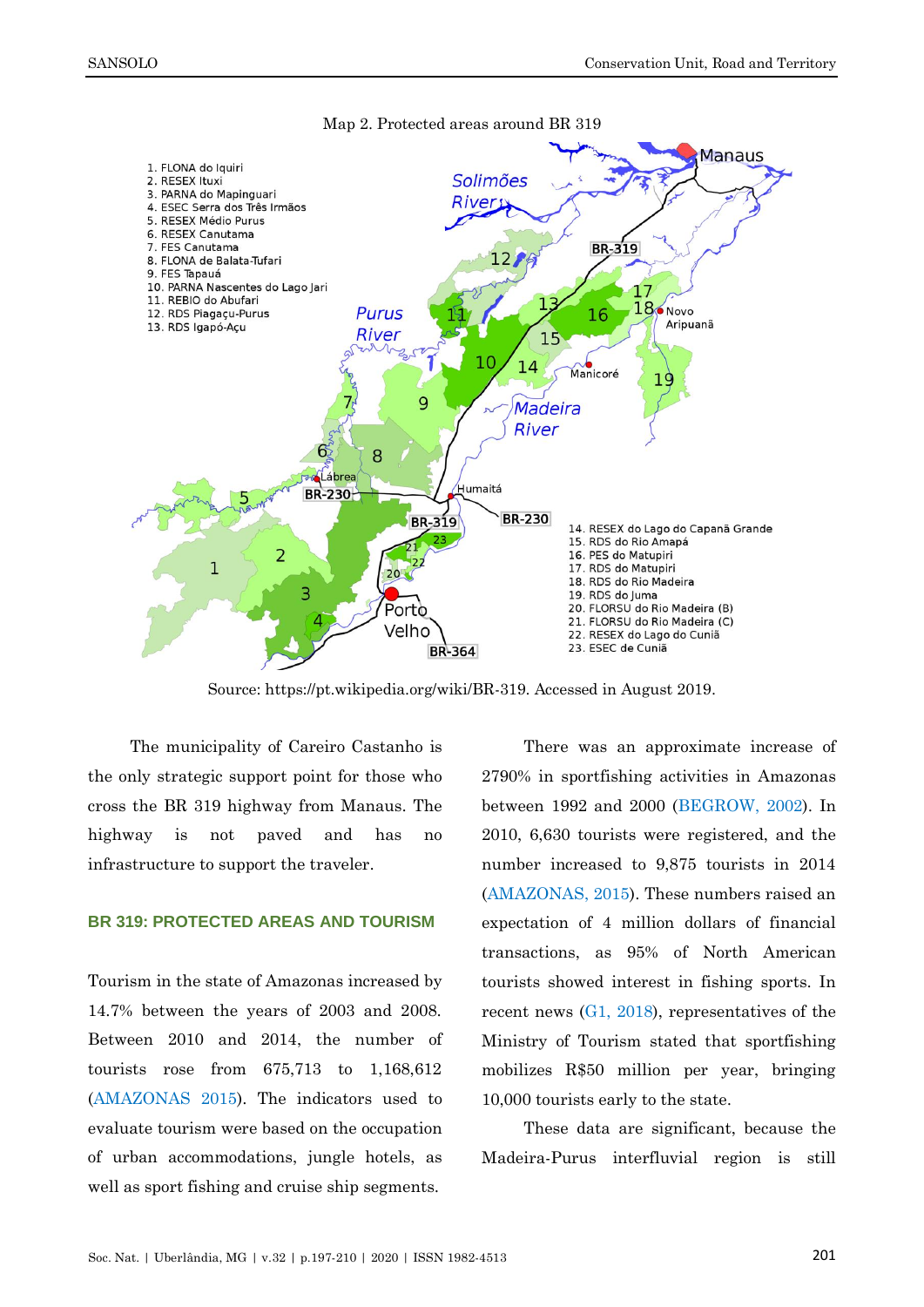unfamiliar to the sportfishing tourism market, although the practice already exists in some locations.

The Igapó Açu RDS is at the junction between the BR 319 and the Igapó-Açu River. The main feature of the region is the igapó vegetation with predominance of macacarecuia (*Couroupita guianensis*). The river has several species of fish, especially the tucunaré-açu (*Cichla temensis*), attractive to amateur fishermen.

IPUMA was created out of the necessity to implement seven new protected areas in the state of Amazonas, besides the former ones around BR 319, in the interflow of Purus and Madeira rivers. In 2010, the Amazonas State Secretariat for the Environment and Sustainable Development — Secretaria de Estado do Meio Ambiente e Desenvolvimento Sustentável do Amazonas (SDS/AM) — hired the Amazon Foundation for the Defense of the Biosphere — Fundação Amazônica de Defesa da Biosfera — to start the project by assuming budgetary execution and assembling the IPUMA team.

Among the protected areas along BR 319, the Igapó-Açu Matupiri mosaic (Map 3) stands out as the most accessible from Manaus. The mosaic was put forward in 2006, after the Provisional Administrative Limitation Area was decreed in the surroundings of BR 319. Through Decree [\(AMAZONAS, 2009\)](#page-11-1), the Igapó-Açu Sustainable Development Reserve

— Reserva de Desenvolvimento Sustentável Igapó-Açu — was created in 03/27/2009.

The location of the Igapó-Açu community is strategic: the highway benefits access to three protected areas and to an indigenous area. There is a town at the junction of the road with the Igapó Açu river, formed during the 1970s when the place was moved by the flow, trucks stopovers, passenger buses and automobiles. About 30 years ago, houses, bars and a guesthouse were built to support travelers.

From the 1980s on, as the road pavement deteriorated, the flow of vehicles decreased, forcing dwellers emigration. In 2018, the village divided by the river had 200 families [\(ISA, 2018\)](#page-12-11) and held some houses, five bars and an inn. Although the flow of vehicles is small, they received travelers who seek the rivers of the region as a place for fishing and hunting. During a four-day period, we could observe trucks prepared for family camping, groups of bikers on leisure trips and trucks of amateur fishermen in front of the inn.

The Igapó Açu RDS is inhabited by subsistence farmers, fishermen and extractivists. Although in a precarious state, it is possible to reach the Igapó Açu river by the highway and to arrive at Matupiri RDS through the Igapó-Açu river. If one arrives from Porto Velho, it is only possible to travel on the highway in the driest months of the year.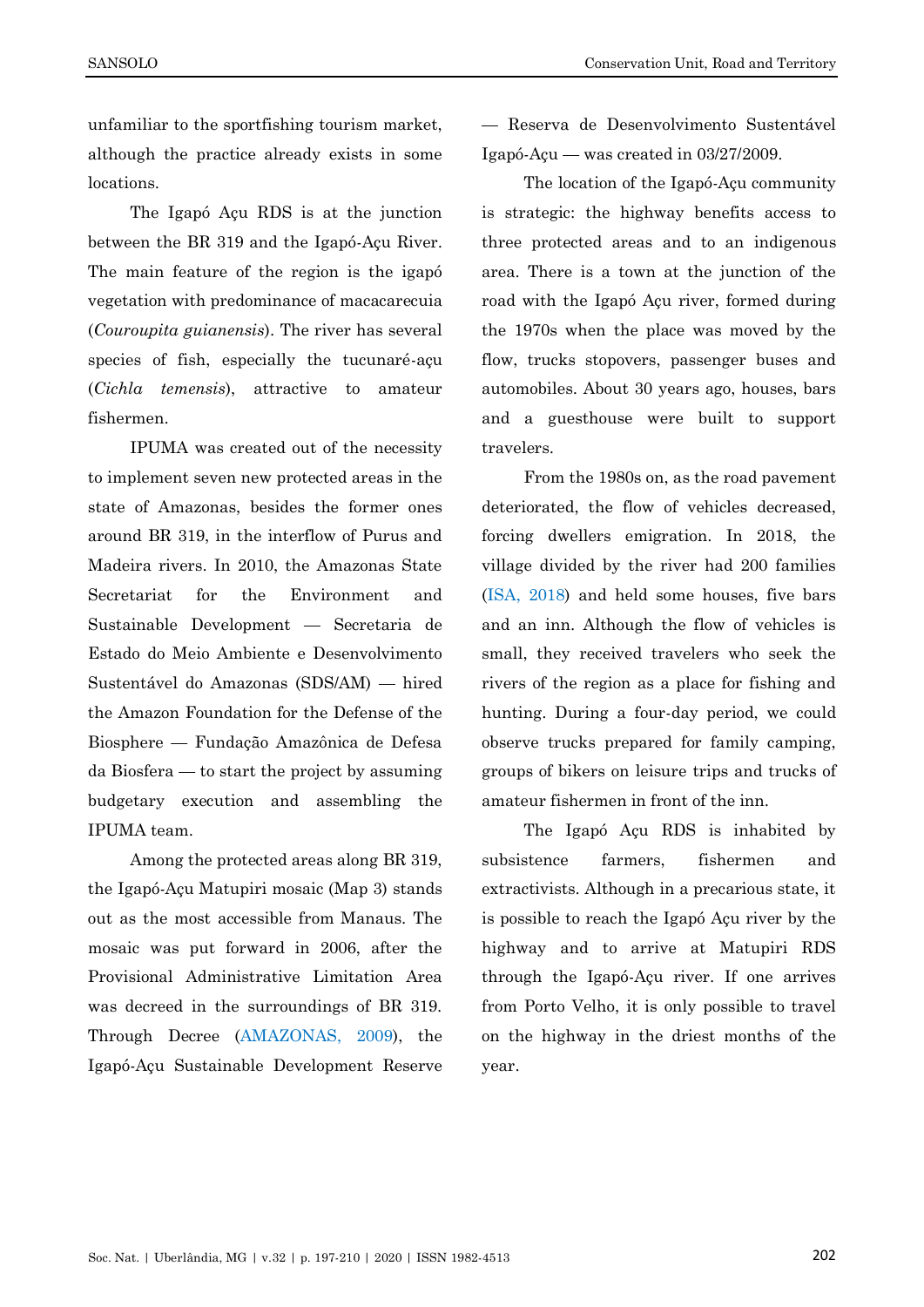

Map 3: Location of the Matupiri Igapó-Açu Mosaic

Source: BRASIL, 2018, e DNIT, 2018.

There is no road policing, environmental inspection, mechanical assistance structure, nor health/accident support. The risks of visiting the Igapó Açu RDS are many, from exposure to accidents with venomous animals, such as sleeping snakes (*Sibynomorphus mikania*) , jararaca (*Bothrops jararaca*) and liana snake (*Chironius*), predatory mammals, like Panthera onca as well as exposure to endemics such as malaria, dengue and leishmaniasis.

During an interview with the RDS manager in 2010, it was informed visits were already occurring in the region, although there are no official records of the number of tourists. The activity generated income for cooks, bushmen and pilots, as to all residents of the protected areas. The main activities reported were sport fishing and illegal hunting safaris practiced by high purchasing power tourists. The manager expected that road paving would increase the volume of visitors in the RDS, which could bring improvements to the resident communities.

The sport fishing is a source of disagreement among some fishermen because there is a dispute over the fishing resource. Although there are no records on the number of visitors to confirm that this activity reduces the fishing stock, there is indeed a social conflict.

One of the main local leaders, the owner of the only existing lodging facility, said she had lived and worked in the region for 32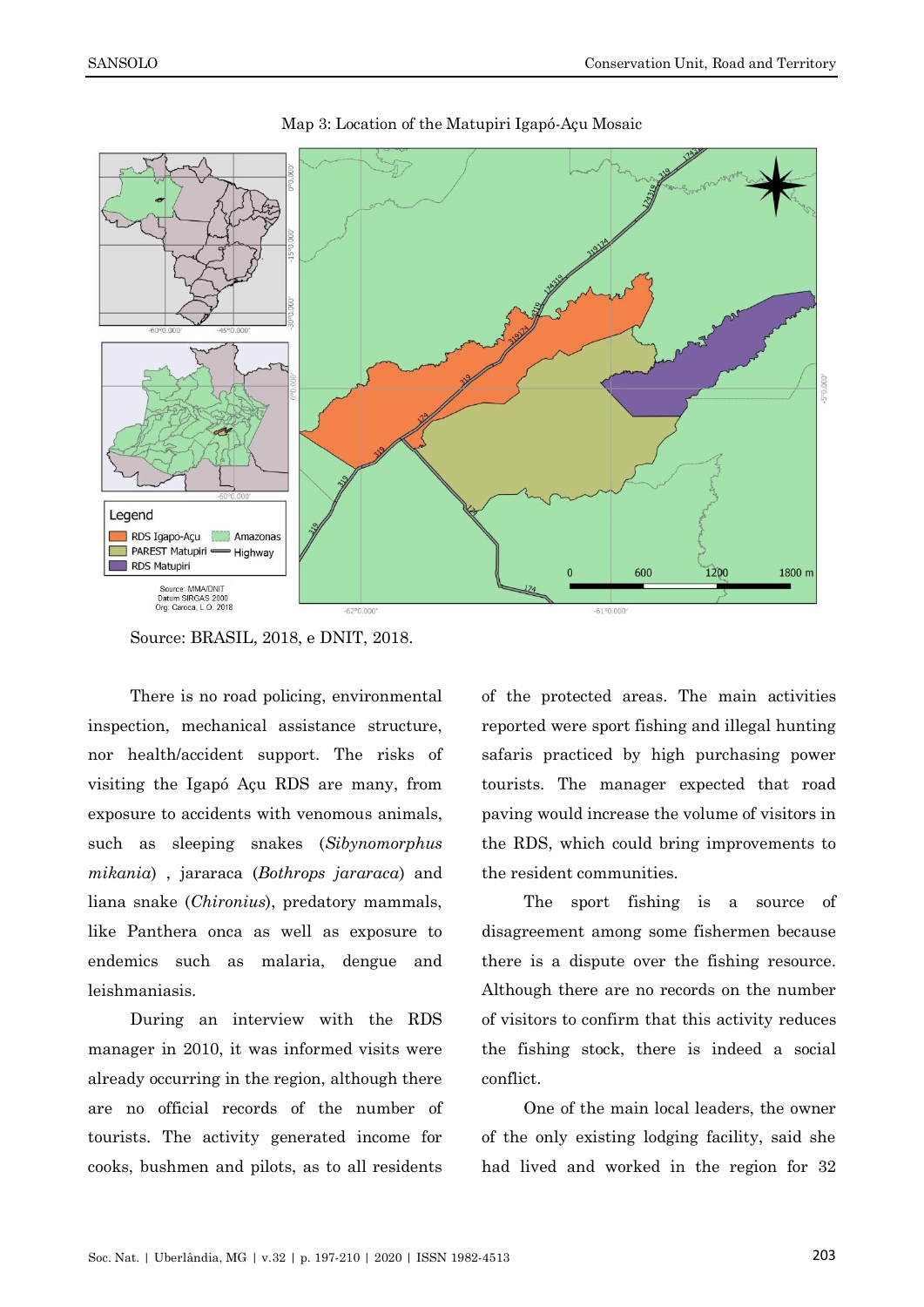SANSOLO **Conservation Unit, Road and Territory** 

years. The inn is located on the side of the highway and close to the Igapó-Açu river where there is a ferry for crossing vehicles. She was an employee of the inn and then she became the owner in 1993. She was also president of the Residents' Association. According to her, confirming the information from the RDS manager, visits were paid by researchers, fishermen from Manaus, fishermen brought by sport fishing operators and groups of hunters.

The tourists movement in the inn grows especially between July and August. In January, during the rains, there are no visitors because of traffic impediments. Travelers whose main interest is sport fishing come from São Paulo, Brasília, Pará and other locations. Most are men who come by car from Manaus, rent boats and eat at the inn. The inn owner confirmed there were groups with the intention of hunting, and she did not enjoy that the fishermen took the fish out of the region, since they do not create any benefits. She suggested there should be some kind of charge or financial aid to the community that could be collected from the amateur fishermen, as well as some kind of fishing agreement establishing rules and limits for professional or amateur fishermen.

In her statement, she indicated the desire for an increase in the number of visitors. She stated there should be other ventures besides the one she owned and that there also should exist a sort of community organization in relation to tourism, which latter happened in 2014.

In 2013, Mil Maravilhas Ecotourism Association was founded in RDS, to promote the protagonism of the local population in the organization of tourism activities. As stated by Rezende [\(2016\)](#page-13-10), meetings were held to prepare the participatory management plan and a Deliberative Management Council — was created in 2014.

A major problem is communication, as there is only one public telephone connected to solar energy, which is very often defective, thereby leaving the locality with no communication with the exterior.

The sport fishing is practiced within the RDS of Igapó Açu, but also advances in the RDS of Matupiri and in the State Park of Matupiri. As reported by local fishermen, some visitors arrive by seaplane and rent local boats. Until 2010 the perception is that the tourist visits, even in a reduced number, is an activity occurring under external command, subjugating the place to an external economic logic.

#### *Analysis of RDS management information*

After the bibliographic review and field research in 2010, and the update of data and information until 2019 we prepared the content analysis extracted posteriori through interviews with local subjects. The content synthesis was organized in a SWOT matrix (Table 1) exposing the potentials, limitations and challenges for the development of the public use program for the RDS.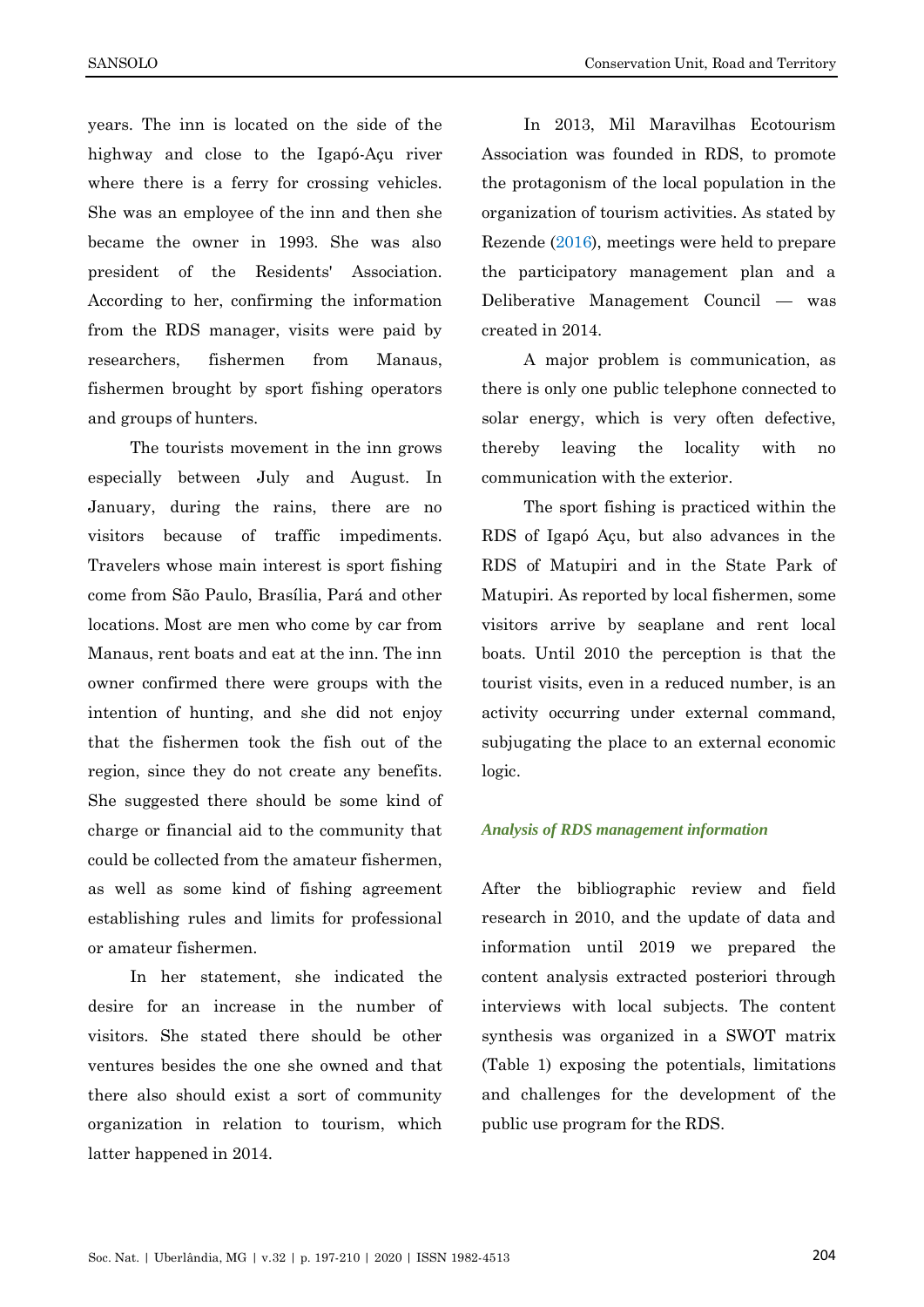|                                                                                                                                   | $\beta$ is the set of the Labile $\beta$ of Logian.                                                                                                                   |                                                                                                                                                                                                                                                  |                                                                                                                                                                                                              |
|-----------------------------------------------------------------------------------------------------------------------------------|-----------------------------------------------------------------------------------------------------------------------------------------------------------------------|--------------------------------------------------------------------------------------------------------------------------------------------------------------------------------------------------------------------------------------------------|--------------------------------------------------------------------------------------------------------------------------------------------------------------------------------------------------------------|
| <b>STRENGTHENING</b>                                                                                                              | <b>FRAGILITIES</b>                                                                                                                                                    | <b>OPPORTUNITIES</b>                                                                                                                                                                                                                             | <b>THREATS</b>                                                                                                                                                                                               |
| Ichthyofauna for<br>amateur fishing in the<br>lakes and rivers of the<br>Igapó Açu and Matupiri<br>RDS.                           | No research and<br>monitoring of<br>ichthyofauna.                                                                                                                     | Development of the<br>Management Plan with<br>the participation of<br>communities, favoring<br>community organization<br>with a view to supporting<br>and organizing Public Use<br>activities.                                                   | Institutional weakness of<br>the State government for<br>mediation of conflicts, and<br>maintenance of symmetry<br>of power between external<br>agents and the community<br>with regard to sport<br>fishing. |
| Community reaction<br>generated by the already<br>disordered sport fishing.                                                       | Incipient state of<br>community organization<br>in the face of current and<br>future pressures from the<br>growth of sportfishing<br>tourism.                         | ARPA and DENIT<br>resources for<br>implementing a<br>participatory management<br>plan.                                                                                                                                                           | Generation of expectations<br>regarding the<br>attractiveness of the<br>region that will not be<br>met.                                                                                                      |
| Igapó forest during the<br>flood season for canoeing,<br>preferably with<br>traditional canoes.                                   | Absence of security<br>protocols for tourism<br>development in the RDS<br>Igapó Açu.                                                                                  | International interest to<br>get to know the Amazon.                                                                                                                                                                                             | Absence of a permanent<br>and clear policy that<br>articulates tourism,<br>nature conservation and<br>social development.                                                                                    |
| Knowledge of the<br>population about the<br>elements and dynamics<br>of the local nature that<br>can be presented to<br>visitors. | Lack of training of local<br>labor for the development<br>of recreational activities<br>with some degree of risk.                                                     | Existence of international<br>organizations interested<br>in supporting sustainable<br>development projects in<br>the Amazon to maintain<br>biodiversity.                                                                                        | Predominance of external<br>knowledge over<br>community knowledge.                                                                                                                                           |
| Participatory, detailed<br>inventory of resources for<br>the development of<br>Public Use.                                        | Discontinuity in the<br>implementation of the<br>management plan.                                                                                                     | Previous knowledge of<br>visitors about the region,<br>with a view to leisure and<br>tourism activities.                                                                                                                                         | Potential increase in<br>disordered visitation, due<br>to the proximity of<br>Manaus, considering the<br>imminent paving of BR<br>319, a policy for the<br>development of tourism in<br>the Amazon.          |
| Presence of fishing<br>operators                                                                                                  | Asymmetric economic<br>relations between fishing<br>operators and the<br>community.                                                                                   | Mastery of public use<br>activities by<br>intermediaries linked to<br>the tourist business.                                                                                                                                                      | Hegemony of tourist<br>activities by subjects<br>external to the<br>community.                                                                                                                               |
| Diversity of landscape<br>units                                                                                                   | Territorial extension of<br>UCs with very low<br>demographic density and<br>lack of inspection<br>structure.                                                          | Development of the sense<br>of belonging<br>(environmental education)<br>of the Igapó Açu RDS<br>communities, with the<br>landscape as a source and<br>development of a<br>protection strategy and<br>use of the UCs in an<br>integrated manner. | Disregard of the dynamics<br>of the region's nature<br>when implementing the<br>highway and tourism<br>support structures.                                                                                   |
| Igarapés for bathing;                                                                                                             | Long distance from the<br>urban center (Careiro<br>Castanho) to support<br>tourist activities,<br>hindering inspection and<br>prevention of<br>environmental impacts. | Implementation of a<br>control and inspection and<br>security system in the<br>RDS.                                                                                                                                                              | Lack of resources to<br>implement the<br>management plan and the<br>resulting public use<br>program.                                                                                                         |
| Small beaches (in the low<br>season) for camps,<br>picnics and landed<br>fishing;                                                 | Process of emigration of<br>the population due to the<br>lack of social structures<br>such as public health<br>equipment, education and<br>means of communication;    | Elaboration of projects to<br>qualify resources for<br>Public Use;                                                                                                                                                                               | Abandonment of the<br>region by the government                                                                                                                                                               |

# Table1 - SWOT Matrix for the Public Use Program.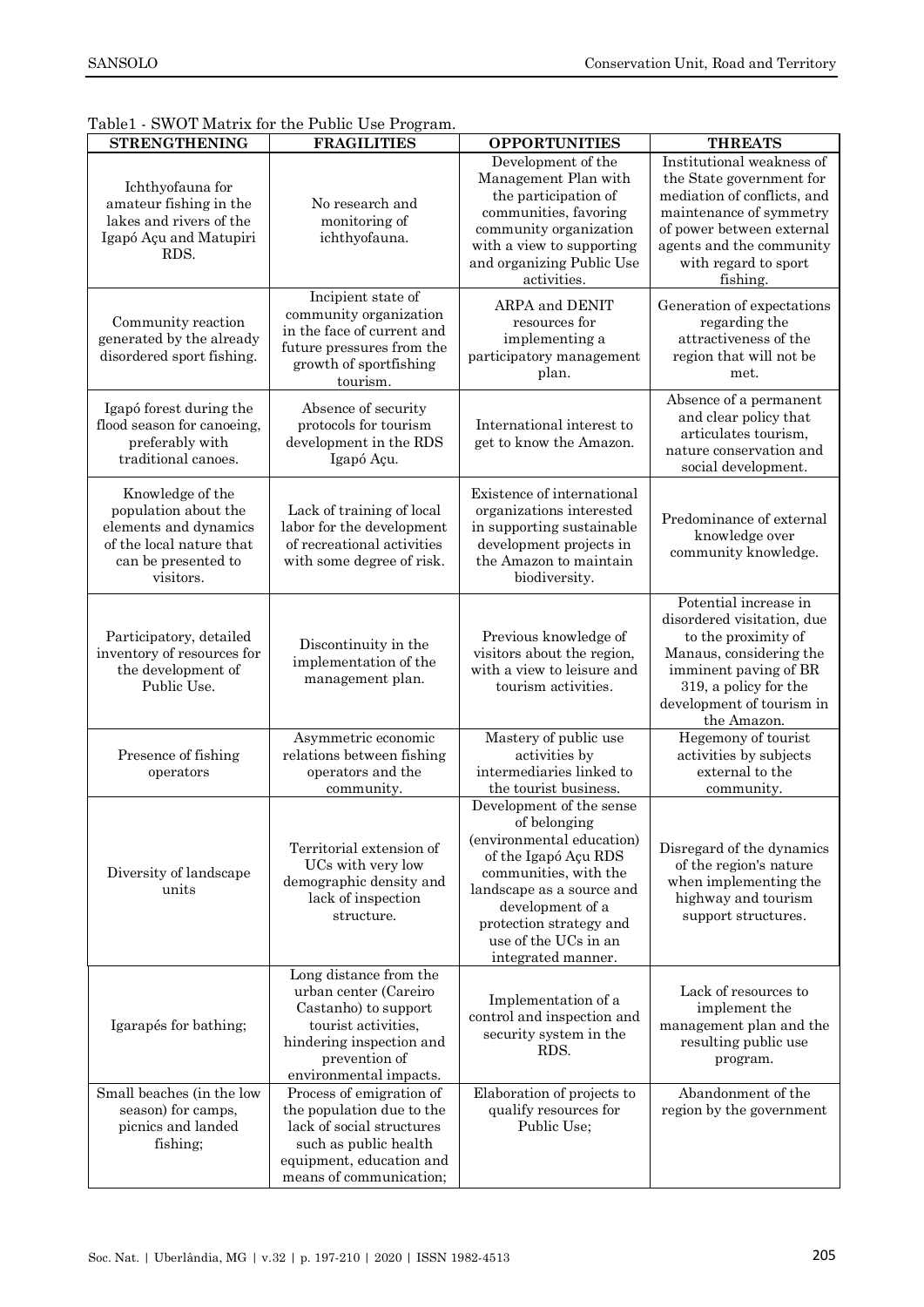| Community<br>agroextractivism in the<br>RDS;                                                                                                 | Poor reception structure<br>in the Igapó Açu RDS and<br>absent in the Matupiri<br>RDS (accommodation,<br>food);             | Valorization of the<br>production of ecological<br>agriculture for the<br>national and international<br>market, making the<br>visitation to the producers<br>an attractive one; | Overvaluation of<br>agroecological<br>merchandise by the<br>foreign market, leaving<br>the domestic market short<br>of supplies. |
|----------------------------------------------------------------------------------------------------------------------------------------------|-----------------------------------------------------------------------------------------------------------------------------|---------------------------------------------------------------------------------------------------------------------------------------------------------------------------------|----------------------------------------------------------------------------------------------------------------------------------|
| Use of local production to<br>feed visitors;                                                                                                 | Absence of actions aimed<br>at food security                                                                                | Paving will make it<br>possible to sell local<br>products and import<br>complementary products<br>from other regions.                                                           | Substitution of local food<br>for outside food                                                                                   |
| Unique institutional<br>structure for the three<br>UCs aimed at<br>coordinating Public Use<br>as a strategic<br>management program.          | Restoration of the road<br>without the management<br>plan implemented;                                                      | Optimization of resources<br>for conservation of a wide<br>area                                                                                                                 | Insufficient resources to<br>meet the three<br>conservation units that<br>make up the mosaic of<br>local UCs                     |
| Existence of living spaces<br>such as a soccer field and<br>bars in the Igapó Açu<br>Reserve, igarapés and<br>the Igapó Açu River<br>itself. | Bodies of water along the<br>highway with easy<br>accessibility without any<br>protection;                                  | Implementation of the<br>management plan as an<br>opportunity to attract<br>resources for basic<br>infrastructure                                                               | Absence of forecast<br>resources for the<br>implementation of basic<br>infrastructure in the<br>community                        |
| Navigation for nature<br>observation on the Igapó<br>Açu River;                                                                              | Absence of<br>environmentally<br>compatible technology in<br>the Igapó Açu RDS;                                             | Traditional technologies<br>like canoes; Presence of<br>INPA researchers can<br>provide answers to local<br>needs                                                               | Insufficient socio-<br>environmental research in<br>support of land<br>management                                                |
| Use of traditional<br>knowledge about local<br>nature;                                                                                       | Absence of fauna and flora<br>inventory that for the<br>guidance of visitation                                              | International appreciation<br>for sport fishing                                                                                                                                 | Interest and promotion of<br>illegal sport hunting;<br>Irregular and uncontrolled<br>sport fishing;                              |
| Presence of endemic<br>birdlife;                                                                                                             | Absence of bird fauna<br>inventory                                                                                          | International interest in<br>bird watching                                                                                                                                      | Absence of infrastructure<br>for bird watchers                                                                                   |
| Mastofauna important<br>and possible to be<br>sighted. Traditional<br>knowledge about the<br>local fauna, habits and<br>places of sighting;  | Absence of infrastructure<br>to support visitation<br>(transport, signaling,<br>accommodation, shelters,<br>communication). | International events in<br>Brazil that promote the<br>Amazon                                                                                                                    | Attraction of tourists<br>without adequate<br>infrastructure                                                                     |

Source: the author.

The matrix made it possible to interpret that the geographic situation of the RDS Igapó Açu is strategic to support conservation policies such as the Amazon Protected Areas Program — Programa de Áreas Protegidas da

Amazônia (ARPA) —, which contains 105 protected areas including the mentioned RDS. The ARPA Program cover an important portion of the Amazon, which can be considered as an impedance space, or a spatial roughness [\(SANTOS, 1996\)](#page-13-4), which may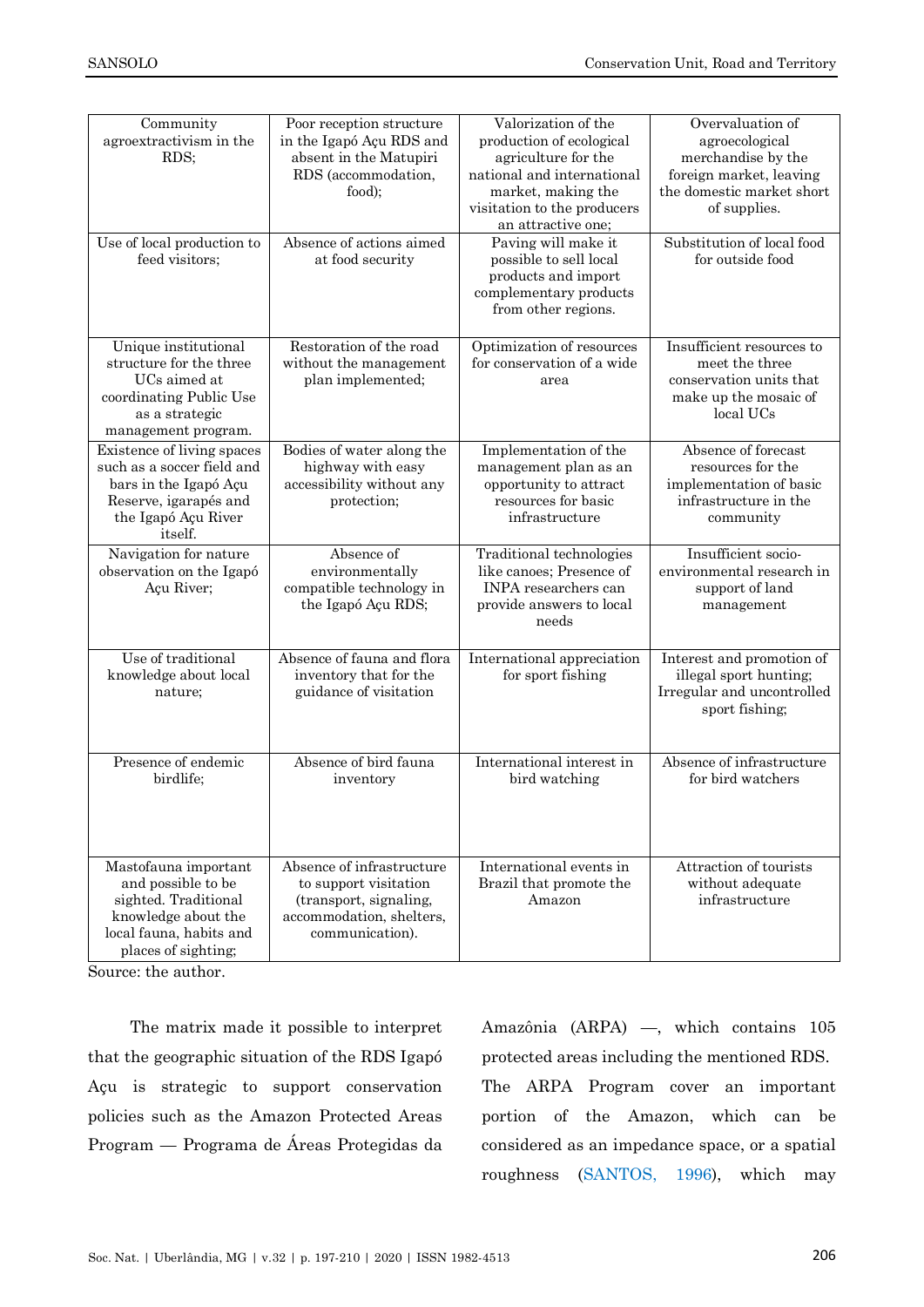SANSOLO **Conservation Unit, Road and Territory** 

influence the containment of deforestation in the region. The south of the State of Amazonas and the RDS of Igapó-Açu are included in the so-called arc of deforestation in the Amazon [\(BARNI et al. 2015\)](#page-12-13). If necessary, preventing measures are not taken, the restoration of the BR 319 highway may trigger the expansion of deforestation.

### **FINAL CONSIDERATIONS**

The volume of tourists in the Amazon is not as significant as in other regions in Brazil. In the case of protected areas, the number of tourists is also lower than in protected areas near cities in the southeastern regions, especially on the Brazilian coast. However, tourism is already significant in the Amazon region. Public policies for tourism and nature conservation indicate that there is an interest in making tourism an option compliant with economic, social development and nature conservation.

The implementation of protected areas seems to us a palliative measure in view of other actions, such as opening roads to facilitate the fluidity of goods and people. It also has a function of resistance to the occupation model that causes the "fishbone effect‖ or the expansion of deforestation in the Amazon rainforest. This model needs to be rethought, with the forest, rivers and local populations as baseline values for an alternative development that promotes social well-being and nature conservation.

It does not seem evident that a highway of approximately 1000 km in the middle of the Amazon rainforest can be economically viable, because of the constant need for maintenance and dependence on the climatic and hydrological regime. Associated with the use, the heat, the rains and the forest's resilience tendency, even if of low intensity, the use of this road will cause the degradation of the pavement and will demand a support and maintenance infrastructure, as has already happened. These demands are not economically justified today, considering the poles that will be joined. Although cargo may gain in speed of transportation, costs are higher than inland waterway. The influence of the hydroelectric plants of Jirau and Santo Antônio in the Brazilian state of Rondônia may bring instability to the operation and navigation on the Madeira River, which may arouse interest in cargo transportation on the BR 319 highway.

Protected areas play a role in the territory beyond the objective of protecting biodiversity. They avoid a perverse and exclusionary development model and mobilize the political participation of communities, so they can organize themselves and become sovereign over their territories in the face of new challenges which come with the roads and the expansion of capitalist development in the region.

The Igapó-Açu RDS and Matupiri RDS are already used for tourism, with some control and participation of local communities in the process. The restoration of the road may increase the use of rivers and the forest for the purpose of leisure and recreation, consequently creating a potential for economic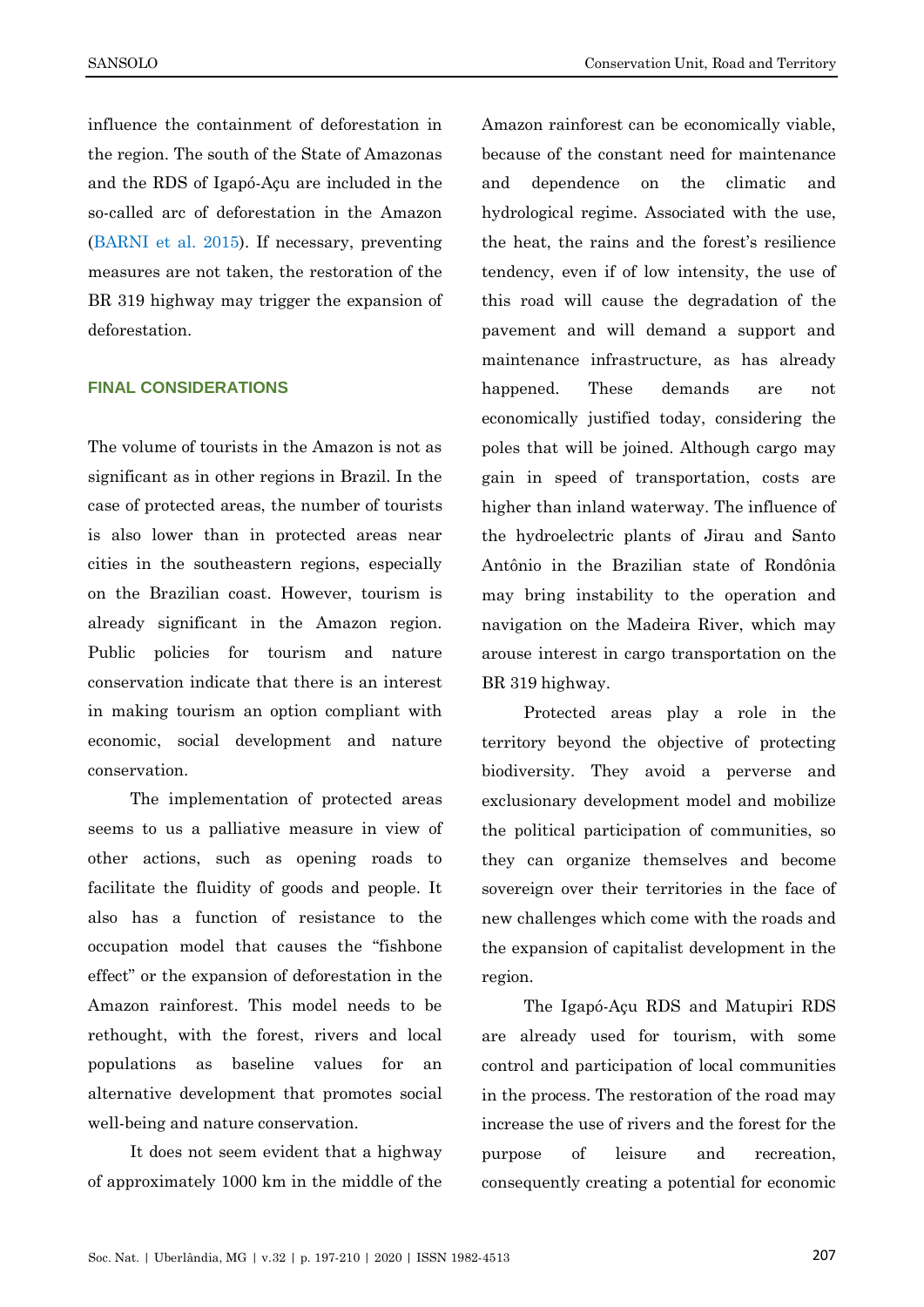development and having tourism and other activities as dynamic factors.

Thus, the protected areas along BR 319 contain forests and rivers degradation, serving as territories of resistance. This confrontation arises through the apex of Rondônia, where the beaches of the Purus River are already used in seasonal parties, and through Manaus, where international tourism pressures the ichthyofauna, besides the prohibited practice of sport hunting.

For the development of a public use program in the Igapó-Açú RDS, a community engagement strategy must take place through actions toward environmental education and through the development of a public use system that can be strengthened by the protected areas and profit from it. In this sense, it is possible to create a sense of belonging between these communities and the protected areas they inhabit. Although already a reality, a visit and tourism subprogram is also strategic because tourism tends to be further developed in the Igapó Açu region. In this case, the risk is the emergence of an external protagonism, which can stimulate social exclusion and promote conflicts between residents and the management of the protected area.

The development of the environmental conservation strategy based on the protected areas located along the highways must be accompanied by an improvement in the living conditions of the local population. For public use programs to be developed in the RDS Igapó Açu, basic infrastructure is required, such as basic sanitation, treatment and water

supply, as well as an efficient communication system. In addition, it is necessary to encourage and provide the development of support structures for tourism and environmental education, which are scarce in the region.

The effective implementation of protected areas in the southern region of the State of Amazonas has a fundamental geopolitical importance, as it may resist to the development model that disregards the biodiversity of the Amazon and the populations that live there and depend on the forest and rivers. Valuing traditional knowledge and biodiversity is an inspiration for establishing a dialogue with possible visitors who wish to expand their life experiences and who bring their experiences and knowledge to the inhabitants of the region. In conclusion, tourism can generate benefits for the Amazon, based on dialogical relationships.

#### **REFERENCES**

<span id="page-11-1"></span>AMAZONAS. **Decreto nº 28.420, de 27.03.2009**: cria a Reserva de Desenvolvimento Sustentável Igapó-Açu nos Municípios de Borba, Manicoré e Beruri, e dá outras providências2009. Available in: <[http://www.pge.am.gov.br/wp](http://www.pge.am.gov.br/wp-content/uploads/2017/12/Vade-Mecum-.pdf)[content/uploads/2017/12/Vade-Mecum-.pdf>](http://www.pge.am.gov.br/wp-content/uploads/2017/12/Vade-Mecum-.pdf) Accessed: December,2019.

<span id="page-11-0"></span>AMAZONAS. Amazonastur. **Síntese dos indicadores de turismo do Amazonas, 2003- 2014**. Manaus, Amazonastur, 2015. Available in: [<https://docplayer.com.br/17419914-Sintese-dos](https://docplayer.com.br/17419914-Sintese-dos-indicadores-de-turismo-do-amazonas-2003-2014.html)[indicadores-de-turismo-do-amazonas-2003-](https://docplayer.com.br/17419914-Sintese-dos-indicadores-de-turismo-do-amazonas-2003-2014.html) [2014.html>](https://docplayer.com.br/17419914-Sintese-dos-indicadores-de-turismo-do-amazonas-2003-2014.html). Accessed: January,2020.

AMAZONAS. Secretaria de Estado da Região Metropolitana de Manaus. **Plano de desenvolvimento sustentável e integrado**. Manaus, Secretaria de Estado da Região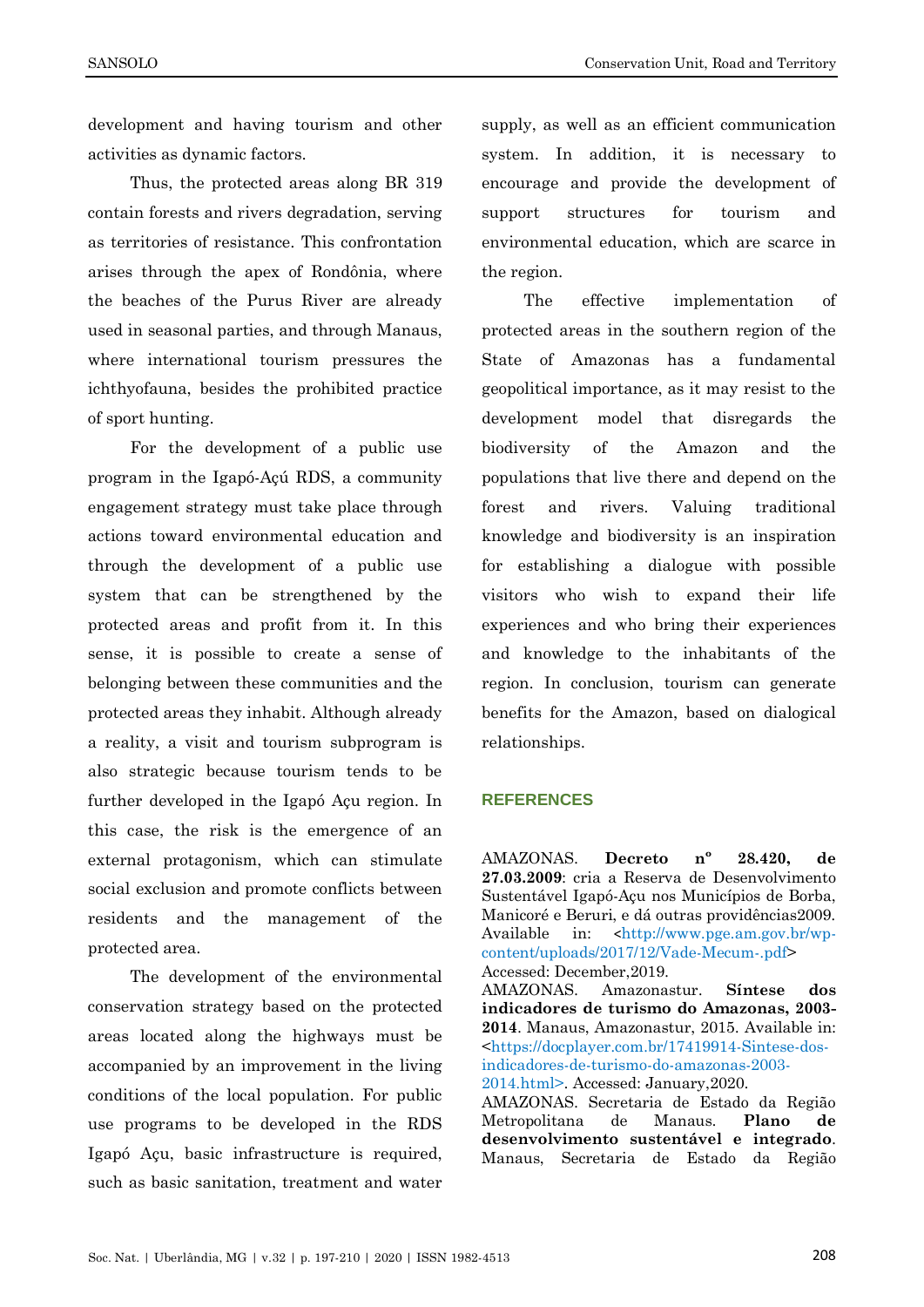Metropolitana de Manaus. *Consórcio Vetec-Valente*, 2010.

<span id="page-12-2"></span>BANZATO, B. M.; FAVERO, J. M.; AROUCA, J. A. C.; CARBONARI, J. H. B. **Análise ambiental de unidades de conservação através dos métodos swot e gut: O caso do parque estadual restinga de Bertioga**. RBGA (Pombal – PB – Brasil) v.6, n.1, p. 38-49, Janeiro/dezembro de 2012. Available in: [<https://www.gvaa.com.br/revista/index.php/RB](https://www.gvaa.com.br/revista/index.php/RBGA/article/view/1772)

[GA/article/view/1772>](https://www.gvaa.com.br/revista/index.php/RBGA/article/view/1772). Accessed: August, 2019.

BARDIN, L. **Análise de conteúdo**. 4 ed. Lisboa: Edições 70, 2010.

<span id="page-12-13"></span>BARNI, P. E.; FEARNSIDE, P. M.; GRAÇA, P. M. L. A. Simulating deforestation and carbon loss in Amazonia impacts in Brazil's Roraima state from reconstructing highway BR-319 (Manaus-Porto Velho). **Environmental Management**, v. 55, p. 259:278, Feb., 2015. <https://doi.org/10.1007/s00267-014-0408-6>

BARTHOLO, R.; SANSOLO, D. G.; BURSZTYN, I. **Turismo de base comunitária diversidade de olhares e experiências brasileiras**. Rio de Janeiro: Editora Letra e Imagem, 2009.

<span id="page-12-12"></span>BEGROW, A. **Uma proposta de manejo para a pesca esportiva no médio rio Uatumã - Estado do Amazonas, Brasil. 2002. Thesis (Master Degree in Environmental Sciences)**. Manaus, UFAM, CCA, Pós-Grad. em Ciências Ambientais e Sustentabilidade na Amazônia, 2002.

BRASIL. Ministério do Meio Ambiente. Available in:

[http://mapas.mma.gov.br/i3geo/datadownload.ht](http://mapas.mma.gov.br/i3geo/datadownload.htm) [m.](http://mapas.mma.gov.br/i3geo/datadownload.htm) Accessed: November, 2018.

DNIT – Departamento Nacional de Infraestrutura de Transportes Available: [http://www.dnit.gov.br/mapas-](http://www.dnit.gov.br/mapas-multimodais/shapefiles.Accessed)

[multimodais/shapefiles.Accessed](http://www.dnit.gov.br/mapas-multimodais/shapefiles.Accessed) in: November, 2018.

<span id="page-12-4"></span>BECKER, B. K. Revisão das políticas de ocupação da Amazônia: é possível identificar modelos para projetar cenários? **Parcerias Estratégicas**, n. 12, pp. 135-159, setembro 2001. Available in: <

[http://seer.cgee.org.br/index.php/parcerias\\_estrat](http://seer.cgee.org.br/index.php/parcerias_estrategicas/article/view/178/172) [egicas/article/view/178/172>](http://seer.cgee.org.br/index.php/parcerias_estrategicas/article/view/178/172) Accessed: April, 2018.

<span id="page-12-5"></span>BRASIL. **Lei n. 9.985,** que regulamenta o art. 225, §12, incisos I, II, III e VII da Constituição Federal, institui o Sistema Nacional de Unidades de Conservação da Natureza e dá outras providências. Brasília, 2000.

<span id="page-12-7"></span>BRASIL. **Lei Nº 6.938, de 31 de agosto de 1981,** que dispõe sobre a Política Nacional do Meio Ambiente, seus fins e mecanismos de

formulação e aplicação, e dá outras providências. Brasília, 1981.

<span id="page-12-6"></span>ESCADA, M. I. S.; ALVES, D. A. **Mudanças de uso e cobertura do solo na Amazônia: impactos socioambientais na ocupação de regiões de fronteira agrícola**. Relatório Técnico. São José dos Campos, INPE, 2001.

FEARNSIDE, P. M. Biodiversity as an environmental service in Brazil's Amazonian forests: risks, value and conservation. **Environmental Conservation**, Volume 26, Issue 4, pp. 305-321, December,1999. <https://doi.org/10.1017/S0376892999000429>

<span id="page-12-0"></span>\_\_\_\_\_\_\_\_\_\_\_\_\_ Deforestation in Brazilian Amazonia: History, Rates, and Consequences. **Conservation Biology**, Volume19, Issue 3, Pages 680-688, June,2005. Available: [<https://onlinelibrary.wiley.com/doi/abs/10.1111/j](https://onlinelibrary.wiley.com/doi/abs/10.1111/j.1523-1739.2005.00697.x) [.1523-1739.2005.00697.x>](https://onlinelibrary.wiley.com/doi/abs/10.1111/j.1523-1739.2005.00697.x). Accessed: April, 2018. FEARNSIDE, P. M.; LAURANCE, W. F. O futuro da Amazônia: os impactos do Programa Avança Brasil. **CIÊNCIA HOJE** vol. 31 nº 182, 2002. Available in: [<http://philip.inpa.gov.br/publ\\_livres/2002/Ofutu](http://philip.inpa.gov.br/publ_livres/2002/Ofuturo%20da%20amazonia.pdf) [ro%20da%20amazonia.pdf>](http://philip.inpa.gov.br/publ_livres/2002/Ofuturo%20da%20amazonia.pdf). Accessed: January, 2018.

<span id="page-12-9"></span>FEARNSIDE, P. M.; GRAÇA, P. M. L. A (a). **O EIA-RIMA da rodovia BR-319: decisão crítica sobre a abertura do coração da Amazônia ao desmatamento**. Rio de Janeiro: Globo, 2009a (Avulsa). Available: [<http://philip.inpa.gov.br/publ\\_livres/2009/Come](http://philip.inpa.gov.br/publ_livres/2009/Comentario-BR319_4.pdf) [ntario-BR319\\_4.pdf>](http://philip.inpa.gov.br/publ_livres/2009/Comentario-BR319_4.pdf). Accessed in: January, 2018.

<span id="page-12-10"></span>FEARNSIDE, P. M.; GRAÇA, P. M. L. A (b). BR-319: a rodovia Manaus-Porto Velho e o impacto potencial de conectar o arco de desmatamento à Amazônia central. **Novos Cadernos NAEA**, v. 12, no. 1, p. 19-50, junho,2009b. <http://dx.doi.org/10.5801/ncn.v12i1.241>

<span id="page-12-8"></span>FURTADO, C. S.; MONTEIRO, E. F. **A importância do atual sistema de unidades de conservação e terras indígenas na conservação da biodiversidade e contenção do desmatamento na região da Br-163 no Estado do Pará.** Florianópolis, *Anais da 58ª Reunião Anual da SBPC*,2006.

<span id="page-12-3"></span>HAESBAERT, R. **O Mito da Desterritorialização: do "fim dos territórios" à multiterritorialidade.** Rio de Janeiro: Bertrand Brasil,2004.

<span id="page-12-1"></span>HUERTAS, C. Entrevista com Carlos Matus. O método PES. São Paulo: Edições Fundap,1995.

<span id="page-12-11"></span>INPA. Instituto Nacional de Pesquisa sobre Amazônia. Available in: [https://ppbio.inpa.gov.br/mapas.](https://ppbio.inpa.gov.br/mapas) Accessed: August, 2014.